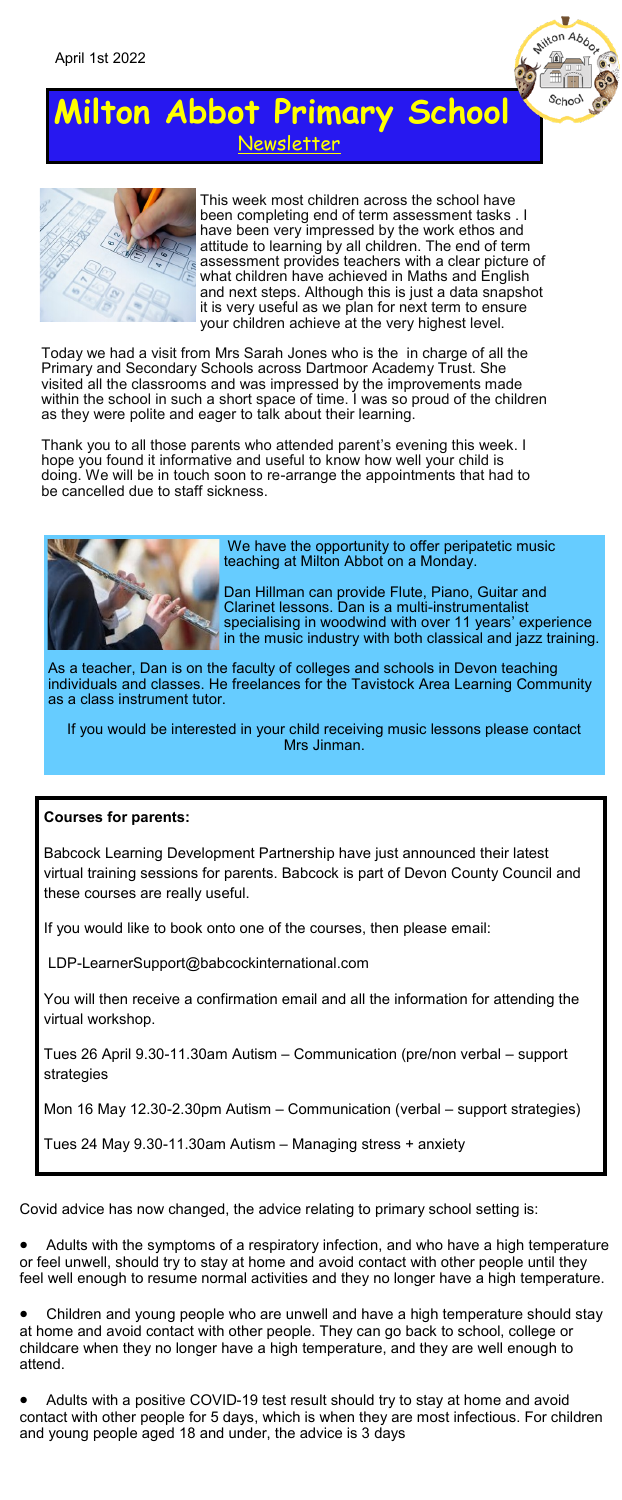## Little Owls

This week in Little Owls, we have been learning all about animals! From investigating the world that bugs live in to the hot, dry weather for all our animals that live in the safari! We have created patchwork Elmer's, handprint monkeys, and some very hungry pompom caterpillars!

In maths, the children have looked at adding groups together and finding out how many altogether. They have produced some beautifully neat work and should be very proud of themselves. Again, in the writing this week the children presented some wonderful work all about the animals in the zoo.

We have explored 'what things are made from' and if an object is magnetic or not, experimenting with different materials and magnets of all sizes. The children have thrown themselves into their investigations and have had great fun learning and they even discussed what would be better for a zoo enclosure!

We have been looking for signs of Spring as a class and been enjoying the warm sunshine by taking our learning outside as much as possible. We are excited to learn more about this time of year and we look forward to our Easter celebrations next week!





## Barn Owls

Barn Owls have been superstars for Miss Jonas this week

In English we have been writing some amazing sentences about the London Eye, London Underground and we even visited London Zoo.

In Maths we have been learning about counting the sides and vertices on 2D shapes and learning new shape names.

In Science we carried out a fun experiment of sink or float. The children predicted if different materials would sink to the bottom or float to the top.